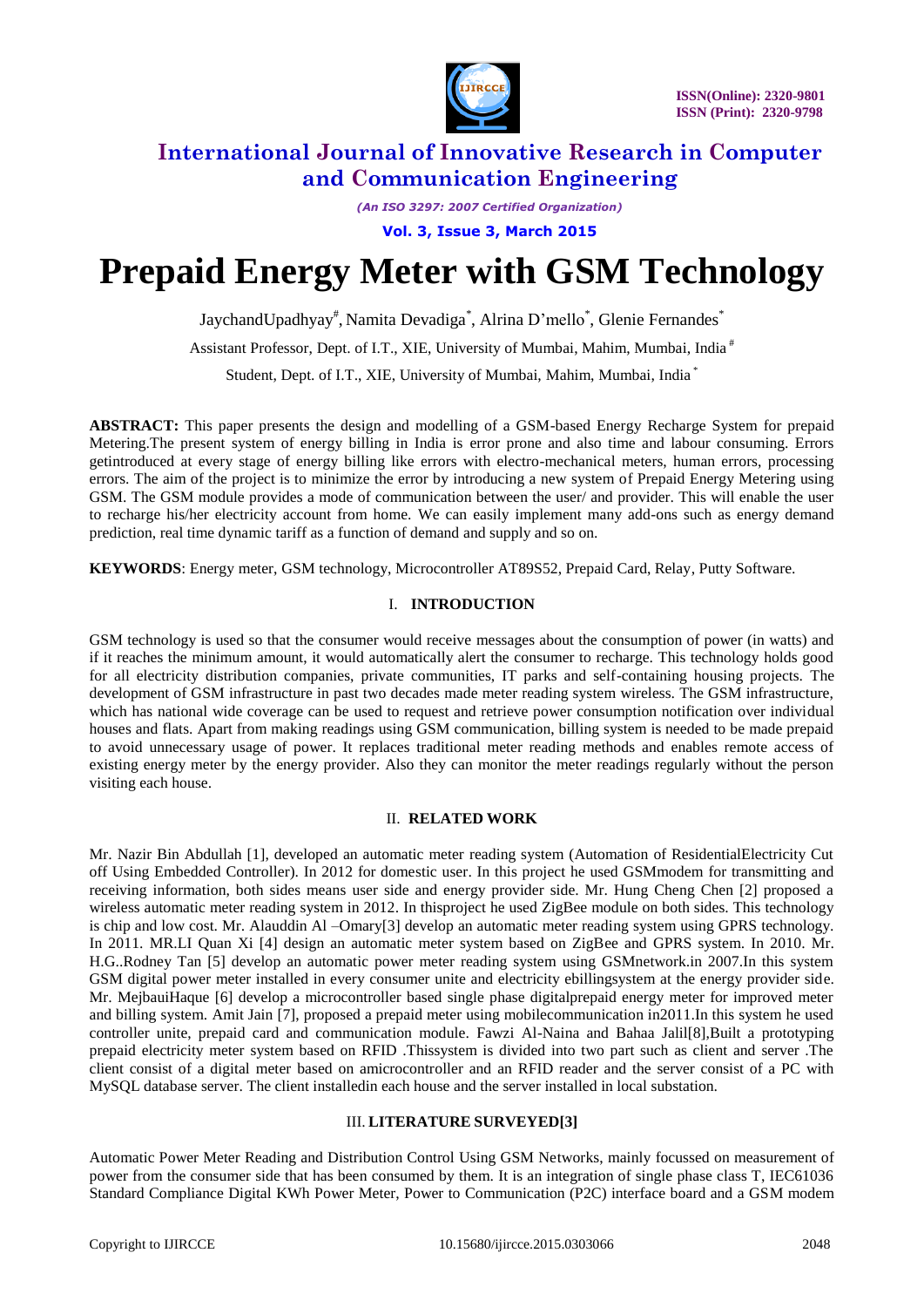

#### *(An ISO 3297: 2007 Certified Organization)*

#### **Vol. 3, Issue 3, March 2015**

which utilise the GSM network to send the power usage reading back to energy provider wirelessly. The system mainly focuses on taking to an account of power consumed by the user .The digital power meter is used to measure the power consumption drawn from the energy provider substation to the consumer in KWh unit. A single phase digital Watt Hour Meter ATEC12and ATEC was chosen for GSM Power meter implement the system consists of optocoupler instead of Electromagnetic Relay which may require a step down transformer to transfer the amount of power consume and will also, result in complexity in circuit. The Power to Communication (P2C) is used to interface the impulse and synchronisation count from the power meter optocoupler circuit and to store the power meter reading into the internal non EEPROM memory at single impulse count interval. In the case of power failure the last meter reading will be stored in EEPROM.During the time of power restoration the microcontroller circuitry used here retrieves back last meter reading and to continuous synchronous with the digital power meter. At the time of normal operation the Power to Communication interface board used to retrieve the last meter reading from the EEPROM memory. Here the GSM Power Meter and SMS Gateway uses normal SIM card phone number. The billing notification to customer send by SMS, E-mail and hardcopy printing for postal. The complete demonstration of GPMDC from meter reading, notification, payment, distribution control of power cut-off and power restoration are being done.

#### IV.**EXISTING SYSTEM**

In existing system either an electronic energy meter or an electro-mechanical meter is fixed in the premise for measuring the usage. The meters currently in use are only capable of recording kWh units. The kWh units used then still have to be recorded by meter readers monthly, on foot. The recorded data need to be processed by a meter reading company. For processing the meter reading, company needs to firstly link each recorded power usage datum to an account holder and then determine the amount owed by means of the specific tariff in use.

#### V. **PROPOSED SYSTEM**

The present power usage reading is made manually by moving to the consumer locations. This requires large number of labour operators and long working hours to accomplish the task. Manual billing is sometimes restricted and delayed by bad weather conditions. The printed billing also has the tendency of getting lost. Over the last few years, Smart (Prepaid) Energy Meter has been proposed as an innovative solution aimed at facilitating affordability and reducing the cost of utilities. This mechanism, essentially, requires the users to pay for the electricity before its consumption. In this way, consumers hold credit and then use the electricity until the credit is exhausted. If the available credit is exhausted then the electricity supply is cut-off by a relay. Readings made by human operators are prone to errors. This project addresses the above mentioned problems. The development of GSM infrastructure in past two decades made meter reading system wireless. The GSM infrastructure, which has national wide coverage, can be used to request and retrieve power consumption notification over individual houses and flats. Apart from making readings using GSM communication, billing system is needed to be made prepaid to avoid unnecessary usage of power. The use of Prepaid Energy meter is still controversial. On the one hand, those that support the diffusion of prepaid meters claim that they benefit both consumers and utilities because they help users to consume more efficiently and to improve the management of their budget, while allowing firms to reduce financial costs.

#### VI.**WORKING**

The proposed model has the PIC microcontroller as Central Processing Unit. The whole system is interfaced with PIC microcontroller. The GSM modem is serially connected with the controller which is the major communication module between User and provider. The GSM uses its own network for the transfer of information. Special coding in embedded c is used for programming PIC microcontroller using programmer Hardware along with MP-LAB IDE software. The relay acts as switching device to cut off and restore power supply. The LCD is interfaced to microcontroller using parallel port connection. In this project the Microcontroller based system continuously records the readings and the live meter reading can be sent to the Electricity department on request. This system also can be used to disconnect the power supply to the house in case of non-payment of electricity bills. A dedicated GSM modem with SIM card is required for each energy meter. The microcontroller pulls the SMS received by phone, decodes it, recognizes the Mobile no. and then switches on the relays attached to its port to control the appliances. After successful operation, controller sends back the acknowledgement to the user's mobile through SMS. The coding emphasis the fact that it reduces human labour but increases the efficiency in calculation of bills for used electricity .the user will have an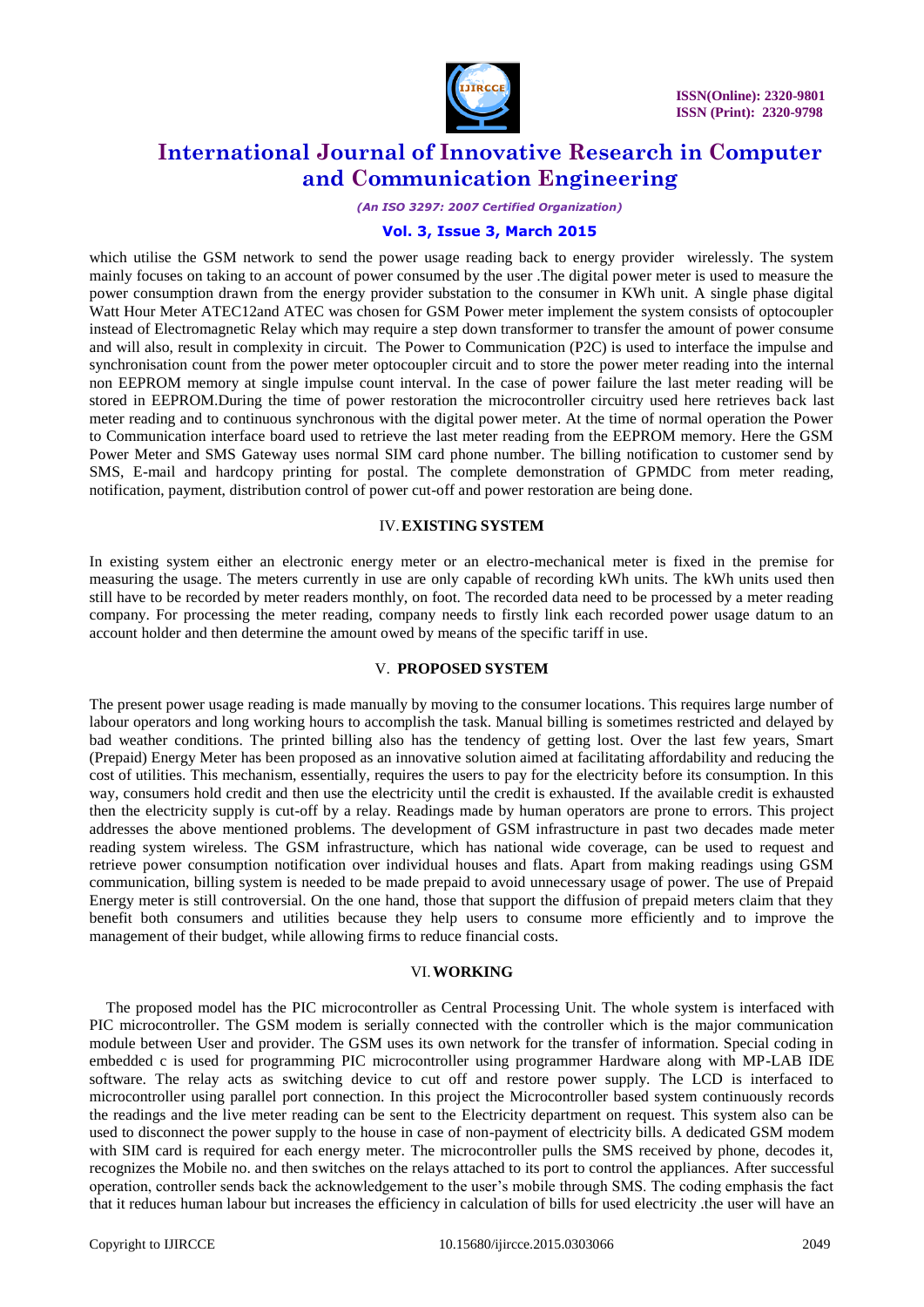

*(An ISO 3297: 2007 Certified Organization)*

## **Vol. 3, Issue 3, March 2015**

universal number and they can recharge outlets of electricity board .the acknowledgement of recharged coupon detail will come to notice of the consumer and also will get displayed in LCD module. So this process will bring a solution of creating awareness on unnecessary wastage of power and will tend to reduce wastage of power. This module will reduce the burden of energy providing bye stablishing the connection easily and no theft of power will takes place. The LCD display will display the used amount and balance amount that can be used.



Fig.1.Block diagram of prepaid energy meter with gsm technology

### VII. **ALGORITHM[8]**

**Step 1:**Start the program.

**Step2:**Interface the LCD and the Keypad to the PIC Microcontroller.

**Step 3:** Initializing the LCD.

**Step 4:** Enter the card number.

**Step 5:**Configure the GSM and send number to the service provider.

**Step 6:** If the number is valid then receive the recharged amount from the service provider.

**Step 7:** If the number is invalid then enter the correct number.

**Step 8:** When the electricity is consumed, then the recharged amount will get decremented.

**Step 9:** When 80% of the recharged is consumed, then the user will get a warning message to recharge the Energy Meter.

**Step 10:** When the recharged money gets over, the relay cut-off the household power supply. **Step 11:** Stop the program.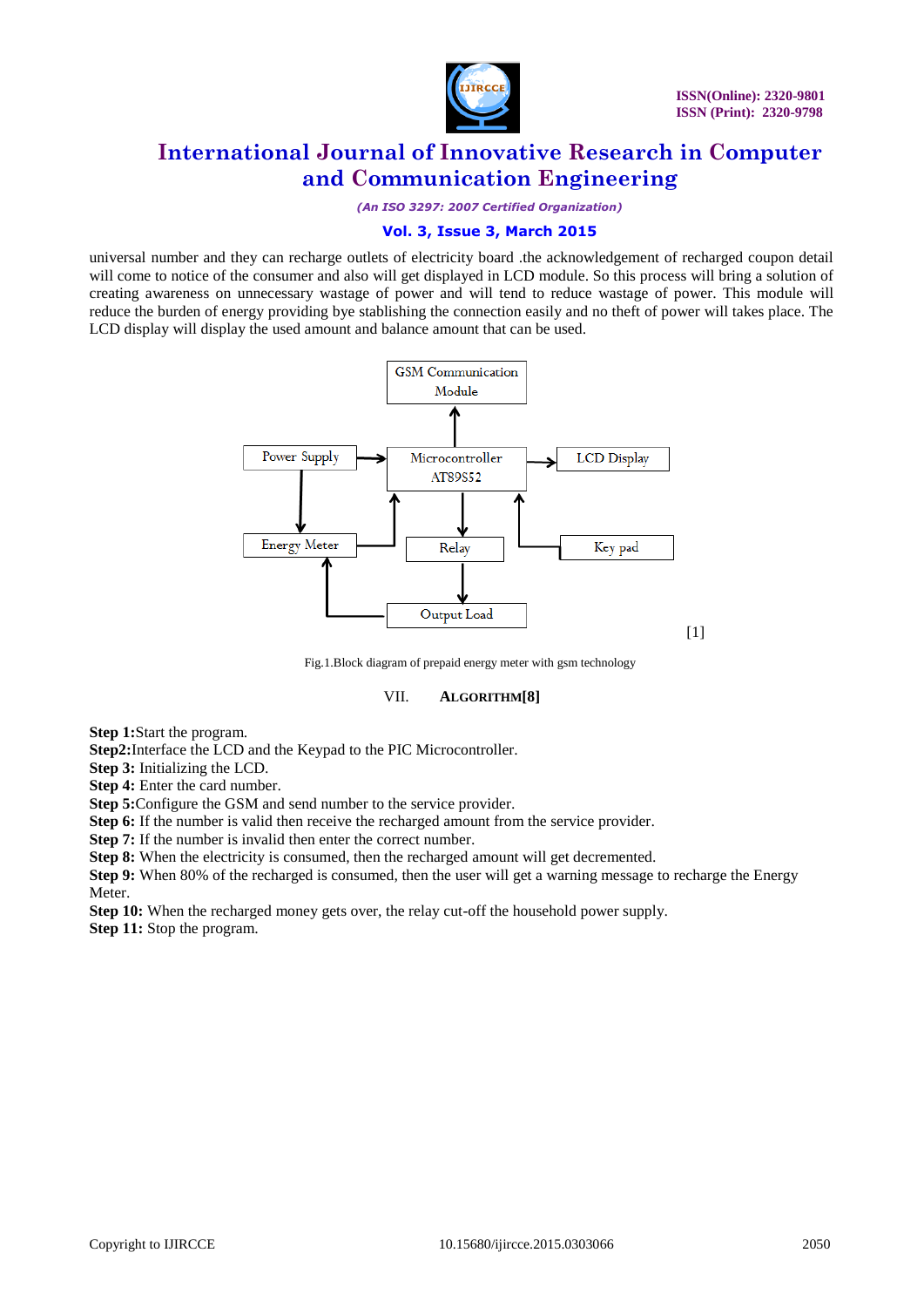



Fig.1.Flowchart for microcontroller programming

### VIII. **RESULTS AND DISCUSSION**

**STEP1:**For interfacing the GSM modem with the computerwe are using the PUTTY software. It is used to create the hyper terminal window in Windows 7 OS. After installing the PUTTY software a window appears where we can select the COM port, then select serial communication for interfacing the GSM modem. After the interfacing is done then a hyper terminal appears in the screen. Using AT commands in this hyper terminal we can operate the MODEM.

| $\Box$ Session                                                           | Basic options for your PuTTY session                                                                                                                      |                              |
|--------------------------------------------------------------------------|-----------------------------------------------------------------------------------------------------------------------------------------------------------|------------------------------|
| Logging<br>≐ Terminal<br>Keyboard<br>Bell<br>- Features<br>- Extra PuTTY | Specify the destination you want to connect to<br>Host Name (or IP address)<br>Connection type:<br>$\odot$ Telnet $\bigcirc$ Rlogin $\bigcirc$ SSH<br>Raw | Port<br>23<br>Serial         |
| - Window<br>- Appearance<br>Behaviour<br>- Translation<br>Selection      | Load, save or delete a stored session<br>Saved Sessions<br>Default Settings                                                                               | Load                         |
| $C$ olours<br>- Connection<br>- Data<br>- Proxy<br>- Telnet              |                                                                                                                                                           | <b>Save</b><br><b>Delete</b> |
| - Rlogin<br><b>EL SSH</b><br>- Serial                                    | Close window on exit:<br>Always<br>◯ Never                                                                                                                | Only on clean exit           |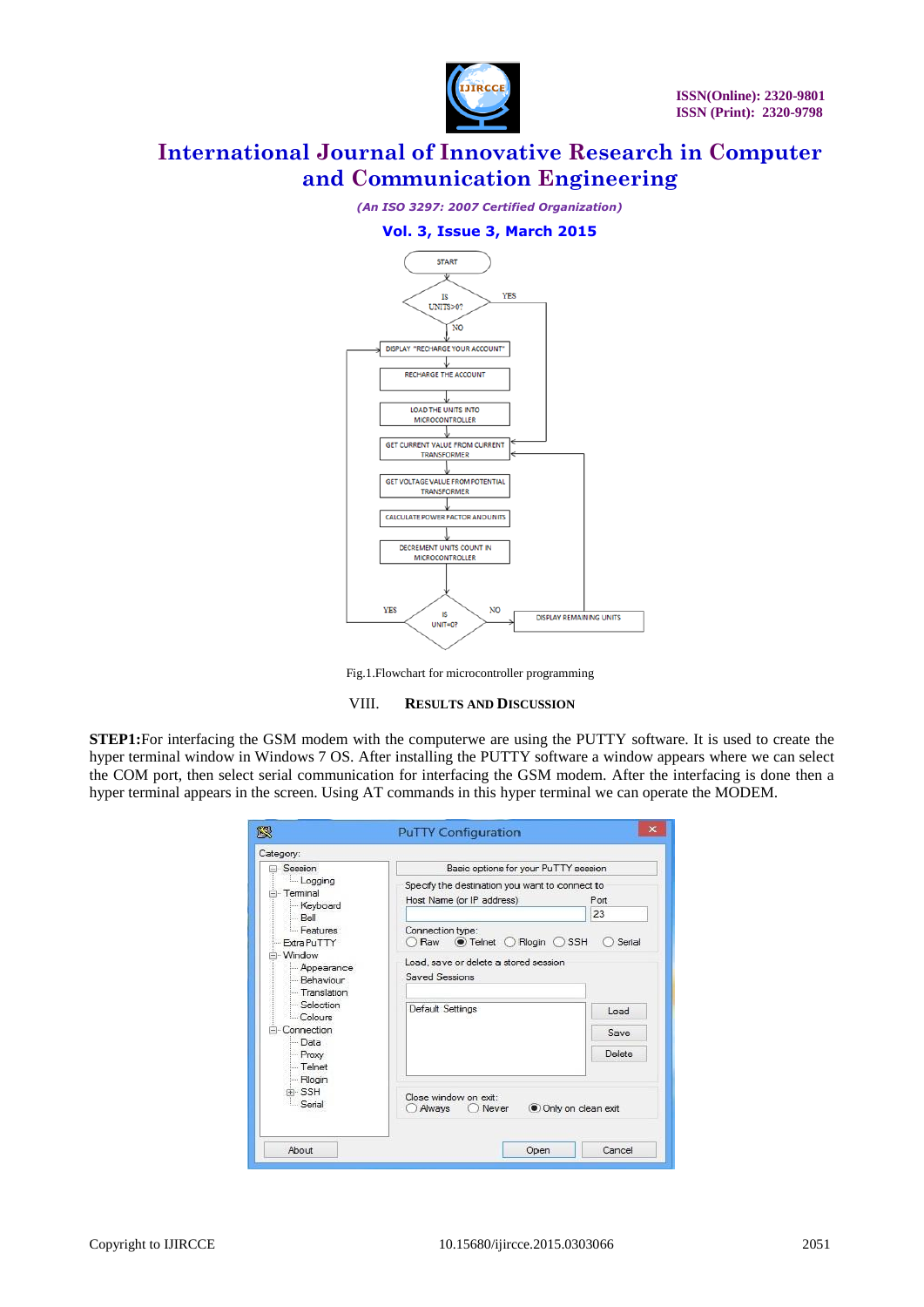

*(An ISO 3297: 2007 Certified Organization)*

|  |  | <b>Vol. 3, Issue 3, March 2015</b> |  |
|--|--|------------------------------------|--|
|  |  |                                    |  |

| 象                                                                                                  | <b>PuTTY Configuration</b>                                                                  | $\times$      |  |
|----------------------------------------------------------------------------------------------------|---------------------------------------------------------------------------------------------|---------------|--|
| Category:                                                                                          |                                                                                             |               |  |
| □ Session                                                                                          | Basic options for your PuTTY session                                                        |               |  |
| Logging<br>- Terminal<br>Keyboard<br>Bell                                                          | Specify the destination you want to connect to<br>Serial line<br>COM <sub>18</sub>          | Speed<br>9600 |  |
| Features<br>ExtraPuTTY                                                                             | Connection type:<br>$\bigcirc$ Telnet $\bigcirc$ Rlogin $\bigcirc$ SSH<br>(c) Serial<br>Raw |               |  |
| = Window<br>- Appearance<br>- Behaviour                                                            | Load, save or delete a stored session<br>Saved Sessions                                     |               |  |
| - Translation                                                                                      | Pa                                                                                          |               |  |
| Selection<br>Colours<br>Connection<br>- Data<br>- Proxy<br>- Telnet<br>- Rlogin<br>F-SSH<br>Serial | Default Settings<br>Pa                                                                      | Load          |  |
|                                                                                                    |                                                                                             | Save          |  |
|                                                                                                    |                                                                                             | Delete        |  |
|                                                                                                    | Close window on exit:<br>Only on clean exit<br>Always<br>Never                              |               |  |
| About                                                                                              | Open                                                                                        | Cancel        |  |

**STEP 2:** At first when initializing the Electricity Meter Reading using GSM system, the microcontroller sends command to operate the GSM modem. The GSM modem will now read the immediate incoming messages.

| $\mathcal{C}^{\mathbb{D}}$                                                                        | COM18 - PuTTY | $\frac{1}{2}$<br>$\mathsf{x}$ |
|---------------------------------------------------------------------------------------------------|---------------|-------------------------------|
| $_{\mathrm{OK}}^{\mathrm{AT}}$<br>$AT+CMGF=1$<br>OK<br>$AT+CNMI=1,2,0,0,0$<br>$_{\rm I}^{\rm OK}$ |               | Ä                             |
|                                                                                                   |               |                               |
|                                                                                                   |               |                               |
|                                                                                                   |               |                               |
|                                                                                                   |               |                               |

**STEP 3:** Whenever the GSM modem gets the commandmessage i.e. "STATUS", for sending the presentmeter reading. Then the GSM modem will send thecurrent meter reading to the mobile number which isstored in the microcontroller.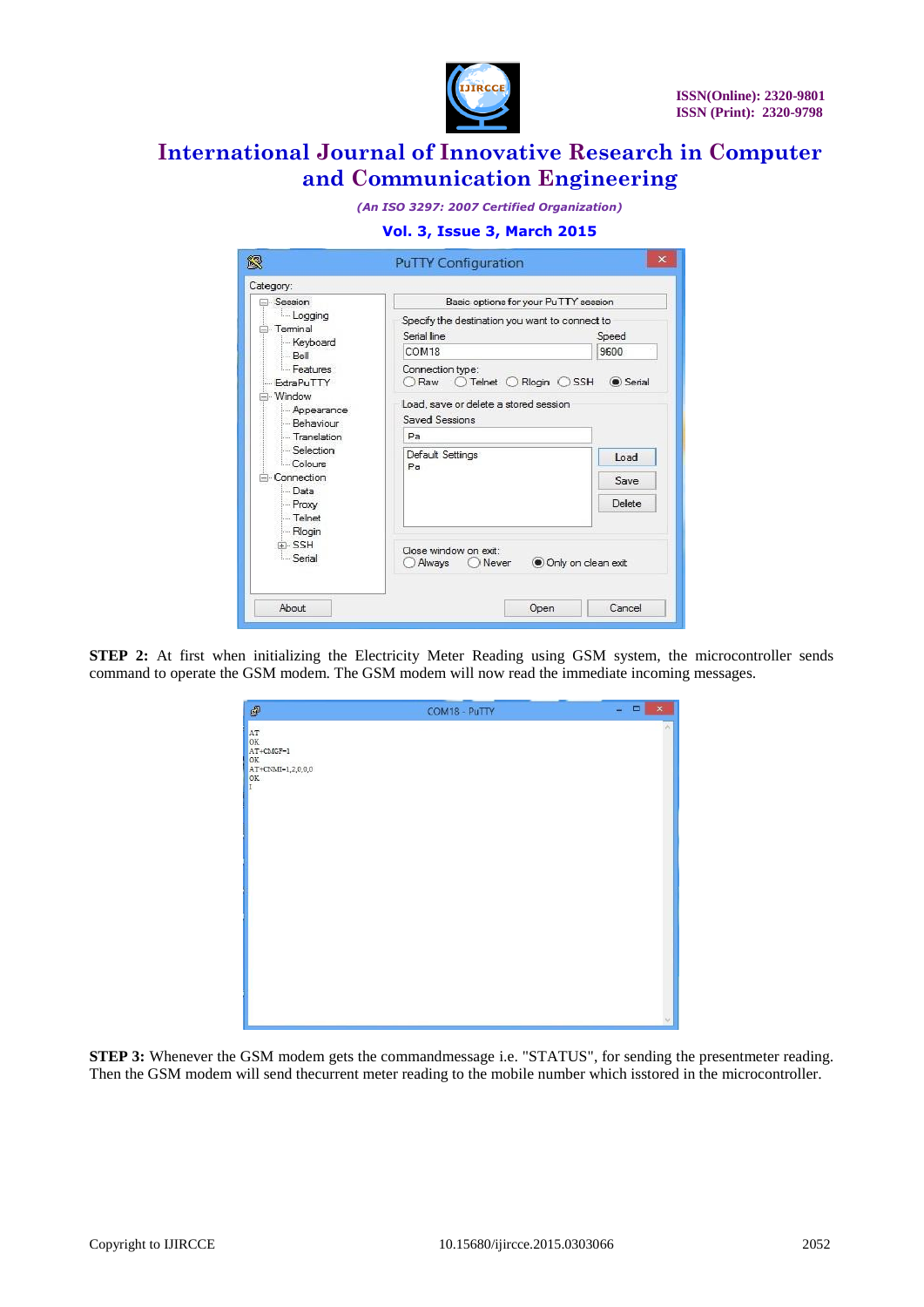

*(An ISO 3297: 2007 Certified Organization)*

### **Vol. 3, Issue 3, March 2015**

| \$                                                                                                                                                                                                                  | COM18 - PuTTY | $ -$<br>$\pmb{\times}$ |
|---------------------------------------------------------------------------------------------------------------------------------------------------------------------------------------------------------------------|---------------|------------------------|
| AT<br>OK<br>AT+CMGF=1<br><b>OK</b><br>AT+CNMI=1,2,0,0,0<br><b>OK</b><br>+CMT: "+919864822505",,"13/05/19,08:22:59+22"<br>#STATUS*<br>AT+CMGS="9435515185"<br>> Current Reading: 7<br>$+CMGS: 115$<br><b>OK</b><br>T |               |                        |
|                                                                                                                                                                                                                     |               |                        |

## IX.**FUTURE SCOPE**

RFID BASED PREPAID ENERGY METERBASIC IDEA: A scheme of Electricity billing system called "PREPAID ENERGY METER WITH TARIFF INDICATOR" can facilitate in improved cash flow management in energy utilities and can reduces problem associated with billing consumer living in isolated area and reduces deployment of manpower for taking meter readings. Every consumer can recharge RFID tag assigned and recharge its meter at various ranges (i.e. Rs 50, Rs 100, Rs 200 etc.).In our project and implementation we have given the name for RFID tag card smartcard. Consumer can check its balance in LCD attached with the module and be prepare for the next recharge in advance. Radio-frequency identification (RFID) is an automatic identification method, relying on storing and remotely retrieving data using devices called RFID tags or transponders. The technology requires some extent of cooperation of an RFID reader and an RFID tag. An RFID tag is an object that can be applied to or incorporated into a product, animal, or person for the purpose of identification and tracking using radio waves. Some tags can be read from several meters away and beyond the line of sight of the reader. An RFID tag is an object that can be applied to or incorporated into a product, animal, or person for the purpose of identification and tracking using radio waves.

### X. **CONCLUSION**

The design of Smart Energy meter using GSM technology can make the users to pay for the electricity before its consumption. In this way, consumers hold credit and then use the electricity until the credit is exhausted. If the available credit is exhausted then the electricity supply is cut-off by a relay. This reduces human labour and at the same time increases the efficiency in calculation of bills for used electricity. Smart energy meters will bring a solution of creating awareness on unnecessary wastage of power and will tend to reduce wastage of power. This module will reduce the burden of energy providing by establishing the connection easily and no theft of power will take place. This paper work exposes the purpose of energy monitoring and controlling by implementing prepaid system. It is hoped that this work helps the consumers for better energy management and its utility in the distribution system for economic liability of the Electrical Boards.

#### **REFERENCES**

[1] Jubi.K, MareenaJohn, "Prepaid Energy Meter with GSM Technology", AIJRSTEM, pp. 195- 98, June-August, 2013.

[2]"SIM300 Hardware Interface Specification", 2006-04-05,SIM300\_HD\_V2.02

[3]Dr.Boyina.S. Rao, B. Gnanasekaranathan, M. Raguram, S. Pravinkumar,

[4] Bhavna Patel, ShrikantMhaskar, "Voucher Based Prepaid Electricity Supplier With Auto Cut Off", IJIIT|Volume-II|Issue-I|2013-2014 July |Paper-03.

P. Kamalesh, "Domestic Prepaid Energy Distribution System for saving of Power Consumption",IJAET/Vol.III/ Issue II/April- June, 2012/26-29.